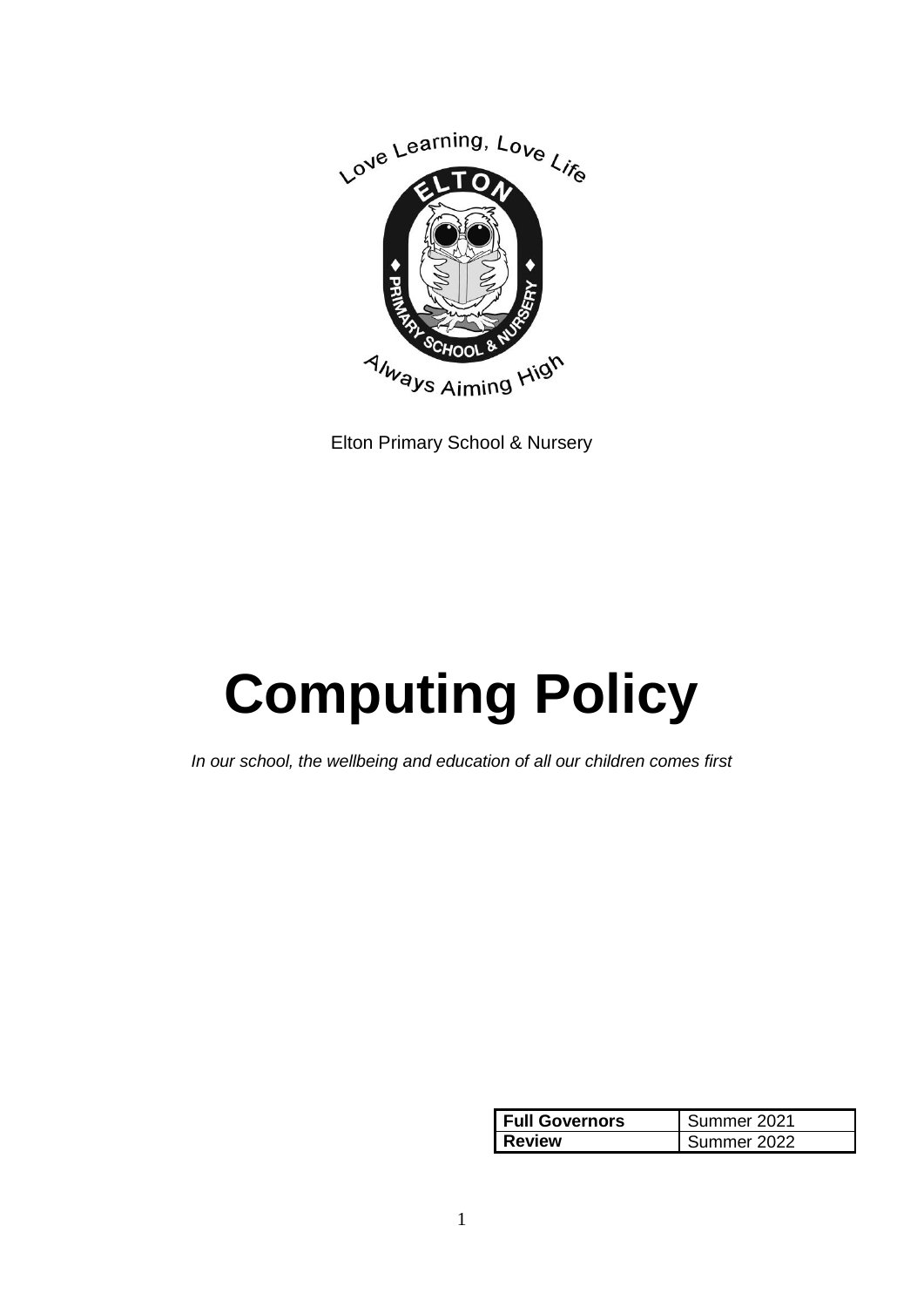A high-quality computing education equips pupils to use computational thinking and creativity to understand and change the world. Computing has deep links with mathematics, science, and design and technology, and provides insights into both natural and artificial systems. The core of computing is computer science, in which pupils are taught the principles of information and computation, how digital systems work, and how to put this knowledge to use through programming. Building on this knowledge and understanding, pupils are equipped to use information technology to create programs, systems and a range of content. Computing also ensures that pupils become digitally literate – able to use, and express themselves and develop their ideas through, information and communication technology – at a level suitable for the future workplace and as active participants in a digital world. Through computing the children learn about how to stay safe when online which links closely with our school's 'Relationship and Health Education' policy.

## **Aims and Objectives:**

At Elton Primary School and Nursery we aim to:

- understand what algorithms are; how they are implemented as programs on digital devices; and that programs execute by following precise and unambiguous instructions,
- create and debug simple programs,
- use logical reasoning to predict the behaviour of simple programs,
- use technology purposefully to create, organise, store, manipulate and retrieve digital content,
- recognise common uses of information technology beyond school,
- use technology safely and respectfully, keeping personal information private; identify where to go for help and support when children have concerns about content or contact on the internet or other online technologies,
- design, write and debug programs that accomplish specific goals, including controlling or simulating physical systems; solve problems by deconstructing them into smaller parts,
- use sequence, selection, and repetition in programs; work with variables and various forms of input and output,
- use logical reasoning to explain how some simple algorithms work and to detect and correct errors in algorithms and programs,
- understand computer networks including the internet; how they can provide multiple services, such as the world wide web; and the opportunities they offer for communication and collaboration,
- use search technologies effectively, appreciate how results are selected and ranked, and be discerning in evaluating digital content,
- select, use and combine a variety of software (including internet services) on a range of digital devices to design and create a range of programs, systems and content that accomplish given goals, including collecting, analysing, evaluating and presenting data and information
- use technology safely, respectfully and responsibly; recognise acceptable/unacceptable behaviour; identify a range of ways to report concerns about content and contact.

## **Principles of teaching and learning:**

## **Differentiation & SEND**

In planning lessons, teacher consideration will be given to modifying the task, or providing peer or adult support, for children with difficulty. Equally, for children who exceed national expectations, the teacher will extend the task appropriately to ensure challenge.

## **Breadth & balance**

Teachers and Teaching Assistants will ensure that they understand the skills and concepts to be taught and the role of discussion in developing a critical awareness of the use of computing. The planning of computing will provide guidance on the skills and knowledge to be covered by each year group. Each year group starts the year with an age appropriate E-Safety unit which is based on the Common Sense Media planning documents. For all other areas, teachers plan their work using the 'Mr Andrews Online' planning framework which matches the National Curriculum. The skills and knowledge progression, and the units taught can be viewed in the appendix.